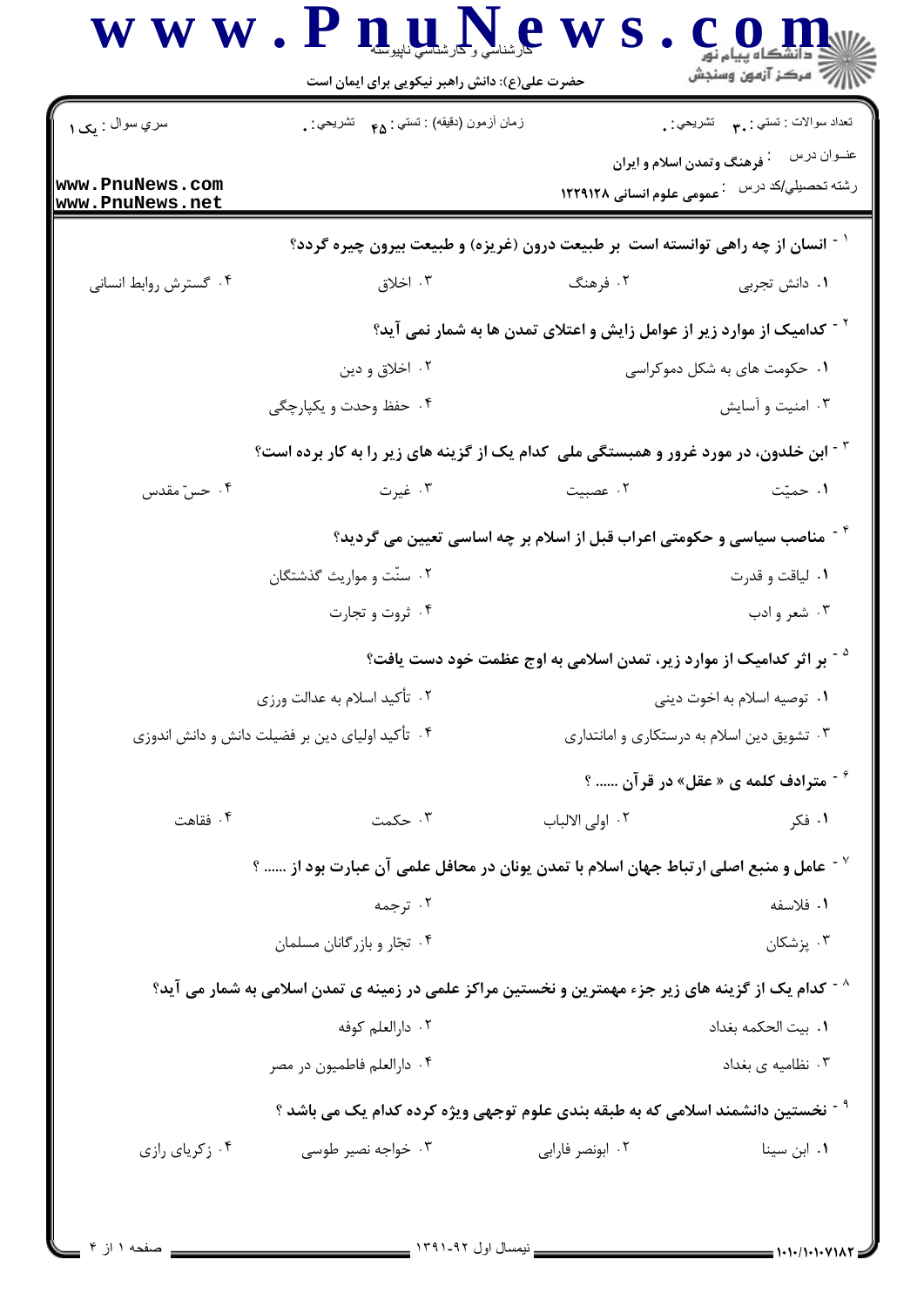|                                               | حضرت علی(ع): دانش راهبر نیکویی برای ایمان است                                                                                                                                                                                                                                                                       |                                                                                                                |                |  |
|-----------------------------------------------|---------------------------------------------------------------------------------------------------------------------------------------------------------------------------------------------------------------------------------------------------------------------------------------------------------------------|----------------------------------------------------------------------------------------------------------------|----------------|--|
| سري سوال : ۱ يک                               | زمان أزمون (دقيقه) : تستي : ۴۵ — تشريحي : .                                                                                                                                                                                                                                                                         | نعداد سوالات : تستبي : پم       تشريحي : .                                                                     |                |  |
| www.PnuNews.com<br>www.PnuNews.net            |                                                                                                                                                                                                                                                                                                                     | <sup>:</sup> فرهنگ وتمدن اسلام و ایران<br>رشته تحصیلي/کد در س <sup>2</sup> . عمومی علوم انسانی ۱۲۲۹۱۲۸         | عنــوان درس    |  |
|                                               |                                                                                                                                                                                                                                                                                                                     | « علم تدبیر منزل » و « علم سیاست» در طبقه ی کدامیک از علوم قرار می گیرند؟                                      |                |  |
| ۰۴ دانش اجتماعی                               | ۰۳ علوم عملی                                                                                                                                                                                                                                                                                                        | ۰۲ علوم تربیتی                                                                                                 | ۰۱ علوم نظری   |  |
|                                               |                                                                                                                                                                                                                                                                                                                     | <sup>۱۱ -</sup> از ارزنده ترین دستاوردهای دانشمندان مسلمان در زمینه ی علم ریاضیات به حساب می آید؟              |                |  |
|                                               |                                                                                                                                                                                                                                                                                                                     | ۰۱ به هم آمیختن ریاضیات اسلامی با مکتب های ریاضی شرق و غرب                                                     |                |  |
|                                               |                                                                                                                                                                                                                                                                                                                     | ۰۲ تکوین دانش ریاضی                                                                                            |                |  |
|                                               |                                                                                                                                                                                                                                                                                                                     | ۰۳ تکامل بخشیدن به دانش ریاضی                                                                                  |                |  |
|                                               |                                                                                                                                                                                                                                                                                                                     | ۰۴ همت در ترجمه ی آثار ریاضیات یونانی                                                                          |                |  |
|                                               |                                                                                                                                                                                                                                                                                                                     | <sup>۱۲ -</sup> نخستین اثر مدوّن شناخته شده در زمینه ی مکانیک در جهان اسلام به شمار می رود؟                    |                |  |
|                                               | ۰۲ كتاب شكل القطاع خواجه نصير                                                                                                                                                                                                                                                                                       | ٠١. كتاب الحيل بنو موسى                                                                                        |                |  |
|                                               | ۰۴ کتاب الشکوک ابن هیثم                                                                                                                                                                                                                                                                                             | ٠٣ كتاب الفصول …. اثر ابوالحسن احمدبن ابراهيم اقليدسي                                                          |                |  |
|                                               |                                                                                                                                                                                                                                                                                                                     | از برجسته ترین اقدامات مرحوم میرزا حسین نائینی از فقیهان و اصولیان نامدار معاصر در حوزه ی علم فقه، محسوب می    | گر دد؟         |  |
|                                               | ۰۲ تربیت شاگردان ممتاز در حوزه ی فقاهت                                                                                                                                                                                                                                                                              | ۰۱ تأکید به نقش زمان و مکان در اجتهاد                                                                          |                |  |
| ۰۴ مبارزه با تزِ استعماریِ جدایی دین از سیاست |                                                                                                                                                                                                                                                                                                                     | ۰۳ سعی در نهادینه کردن فقه دولت                                                                                |                |  |
|                                               |                                                                                                                                                                                                                                                                                                                     | <sup>۱۴ -</sup> تنها عالِم اسلامی که طی قرون گذشته به لقب « آیت الله » مفتخر شد؟                               |                |  |
| ۰۲ خواجه نصیرالدین طوسی                       |                                                                                                                                                                                                                                                                                                                     | ٠١ علامه ي بحرالعلوم                                                                                           |                |  |
| ۰۴ علامه ی حلّی                               |                                                                                                                                                                                                                                                                                                                     | ۰۳ شیخ طوسی معروف به شیخ الطائفه                                                                               |                |  |
|                                               |                                                                                                                                                                                                                                                                                                                     | <sup>۱۵ -</sup> دانشی که در زمینه ی قواعد قطعی و کلّیِ استنباط احکام شرعی بحث می کند؟                          |                |  |
| ۰۴ علم کلام                                   | ۰۳ فقه                                                                                                                                                                                                                                                                                                              | ٠٢ علم الحديث                                                                                                  | ٠١. اصول فقه   |  |
|                                               |                                                                                                                                                                                                                                                                                                                     | گشتین القضات همدانی، عارف و فقیه وارسته ی سده ی ششم هجری، به دنبال چه اتهامی در ۳۳سالگی کشته شد؟               |                |  |
| ۰۲ ترویج افکار انحرافی                        |                                                                                                                                                                                                                                                                                                                     |                                                                                                                | ۰۱ کفر و زندقه |  |
|                                               | ۰۴ آميختن فقه با تصوّف                                                                                                                                                                                                                                                                                              | ۰۳ مخالفت با حکومت وقت                                                                                         |                |  |
|                                               |                                                                                                                                                                                                                                                                                                                     | ٔ ` آ بحث های گوناگون فقهی و اصولی در مورد کدامیک از سازمان های اداری و اجتماعی تمدن اسلامی، باعث اهمیّت آن در |                |  |
|                                               |                                                                                                                                                                                                                                                                                                                     | بین فقهای مسلمان گردیده است؟                                                                                   |                |  |
| ۰۴ ديوان بيت المال                            | ۰۳ نهاد نظارتي حِسبه                                                                                                                                                                                                                                                                                                | ۰۲ دیوان جیش                                                                                                   | ۰۱ دیوان خراج  |  |
| $f \parallel f \parallel$                     | $ \frac{15}{2}$ $\frac{1}{2}$ $\frac{1}{2}$ $\frac{1}{2}$ $\frac{1}{2}$ $\frac{1}{2}$ $\frac{1}{2}$ $\frac{1}{2}$ $\frac{1}{2}$ $\frac{1}{2}$ $\frac{1}{2}$ $\frac{1}{2}$ $\frac{1}{2}$ $\frac{1}{2}$ $\frac{1}{2}$ $\frac{1}{2}$ $\frac{1}{2}$ $\frac{1}{2}$ $\frac{1}{2}$ $\frac{1}{2}$ $\frac{1}{2}$ $\frac{1}{$ |                                                                                                                | 1.11111111111  |  |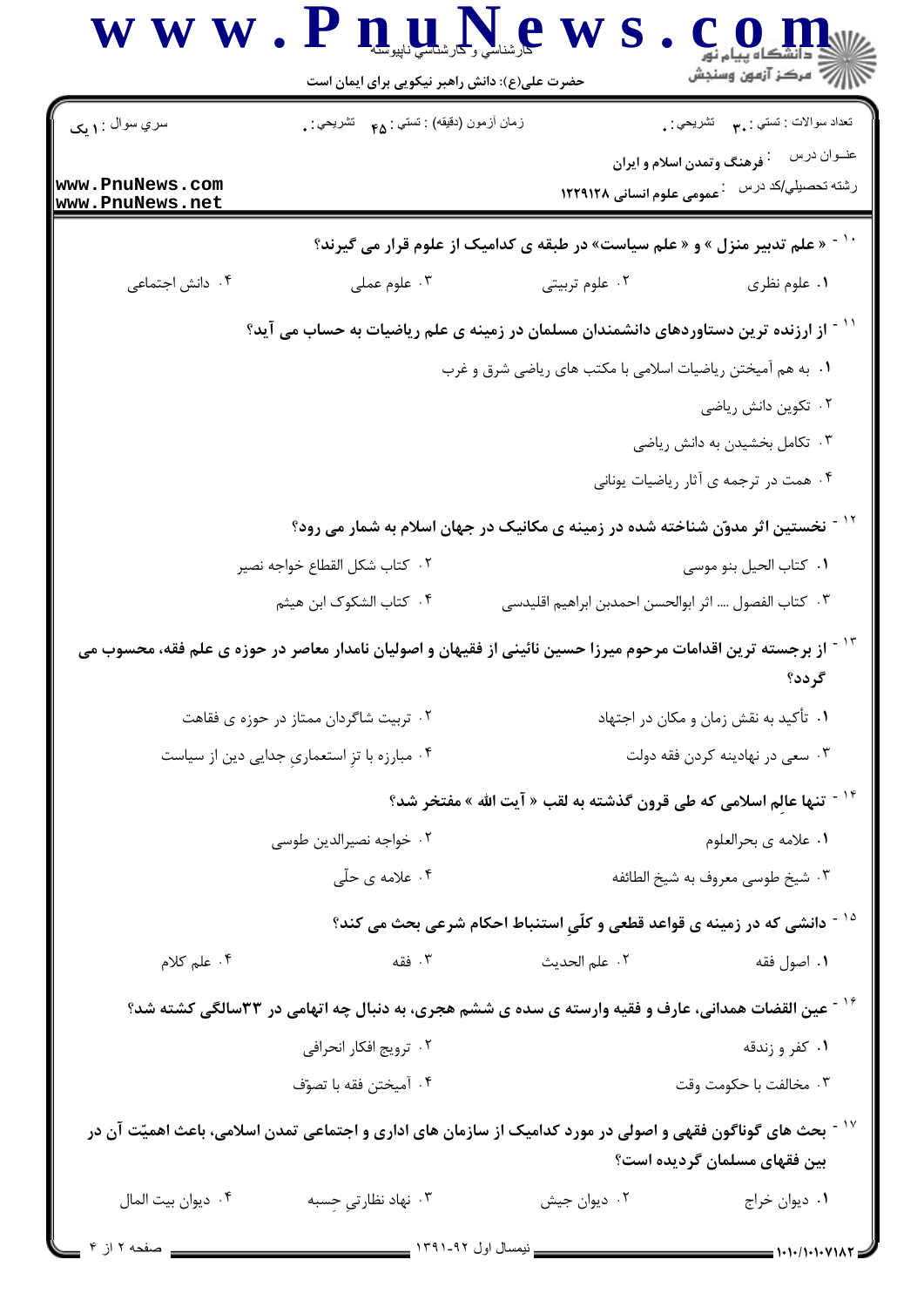| سري سوال : ۱ يک                    | زمان أزمون (دقيقه) : تستى : هم     تشريحي : .                                                                     |                  | تعداد سوالات : تستي : ٣. ســــ تشريحي : .                                       |
|------------------------------------|-------------------------------------------------------------------------------------------------------------------|------------------|---------------------------------------------------------------------------------|
|                                    |                                                                                                                   |                  | عنــوان درس<br><sup>:</sup> فرهنگ وتمدن اسلام و ایران                           |
| www.PnuNews.com<br>www.PnuNews.net |                                                                                                                   |                  | رشته تحصیلي/کد در س۔ : عمومی علوم انسانی ۱۲۲۹۱۲۸                                |
|                                    | <sup>۱۸ -</sup> بنای مساجد و کاشی کاری آنها و نیز ساختن ظروف زیبای سفالین به هنر این دوره اختصاص دارد؟            |                  |                                                                                 |
| ۰۴ افشاریه                         | ۰۳ عصر سلجوقی                                                                                                     | ۰۲ دوره ی صفویه  | ۰۱ دوره ی زندیه                                                                 |
|                                    |                                                                                                                   |                  | <sup>۱۹ -</sup> از نخستین و مهم ترین دیوان های تشکیل در اسلام  ؟                |
|                                    | ۰۲ دیوان برید                                                                                                     |                  | ٠١ ديوان خراج                                                                   |
|                                    | ۰۴ گزینه های خراج و استیفاء                                                                                       |                  | ٠٣ ديوان استيفاء ،بريد                                                          |
|                                    | <sup>۲ -</sup> کدام یک از کزینه های زیر در میان شاهان صفوی، بعنوان پادشاهی هنردوست و هنر پرور معروف است؟          |                  |                                                                                 |
| ۰۴ شاه عباس دوم                    | ۰۳ شاه طهماسب                                                                                                     | ۰۲ شاه عباس بزرگ | ٠١ شاه اسماعيل صفوى                                                             |
|                                    | <sup>۲۱ -</sup> در دوره ی قاجاریه کدامیک از کارهای هنری به اوج خود رسید؟                                          |                  |                                                                                 |
|                                    | ۰۲ معماری شهری و عمومی                                                                                            |                  | ۰۱ قالی بافی                                                                    |
|                                    | ۰۴ هنر خوشنویسی                                                                                                   |                  | ۰۳ سفالگری و کاشی کاری                                                          |
|                                    | <sup>۲۲ -</sup> دیوانی که به نظر می رسد، مسلمانان طراحی تشکیلاتی آن را از ایرانیان آموخته باشند؟                  |                  |                                                                                 |
| ۰۴ دیوان اقطاع                     | ۰۱ دیوان برید مسلم ۲۰ دیوان انشاء مسلم ۲۰ دیوان خراج . ۲                                                          |                  |                                                                                 |
|                                    | <sup>۲۳ -</sup> یکی از مهم ترین پایگاه های آشنایی غرب با فرهنگ و تمدن اسلامی کدام کشور به شمار می رود؟            |                  |                                                                                 |
| ۰۴ اسیانیا                         | ۰۳ ایران                                                                                                          | ۰۲ یمن           | ۰۱ هند                                                                          |
|                                    | <sup>۲۴ -</sup> قصر معروف و مهم « الحمراء » از آثار معماری اسلامی، در کدام یک از کشورهای زیر واقع است؟            |                  |                                                                                 |
| ۰۴ قاهره ی مصر                     | ۰۳ اندلس                                                                                                          | ۰۲ اسپانیا       | ۰۱ مراکش                                                                        |
|                                    | <sup>۲۵ -</sup> دین اسلام با خود رأیی مخالف و بنای حکومت را بر اصل مترقی  قرار داده است ؟                         |                  |                                                                                 |
| ۰۴ سیاست مدارا                     | ۰۳ مشورت                                                                                                          | ۰۲ تفکیک قوا     | ۰۱ مصلحت                                                                        |
|                                    | <sup>۲۶ -</sup> شیعه ی اثنی عشری در دوره ی اوج گیری جریان عقل گریز اهل حدیث با چه عناوینی مورد اتهام قرا می گرفت؟ |                  |                                                                                 |
| ۰۴ رافضي و باطني گري               | ۰۳ باطنی گری                                                                                                      | ۰۲ رافضی         | ۰۱ بدعت گذار                                                                    |
|                                    |                                                                                                                   |                  | <sup>۲۷ -</sup> ستاره ای درخشنده در آسمان دانش موسیقی ایران در سده ی هفتم  است؟ |
|                                    | ۰۲ صفى الدّين عبدالمؤمن ارومي                                                                                     |                  | ٠١. ابو نصر فارابي                                                              |
|                                    | ۰۴ اسحاق موصلی                                                                                                    |                  | ۰۳ ابو علی سینا                                                                 |